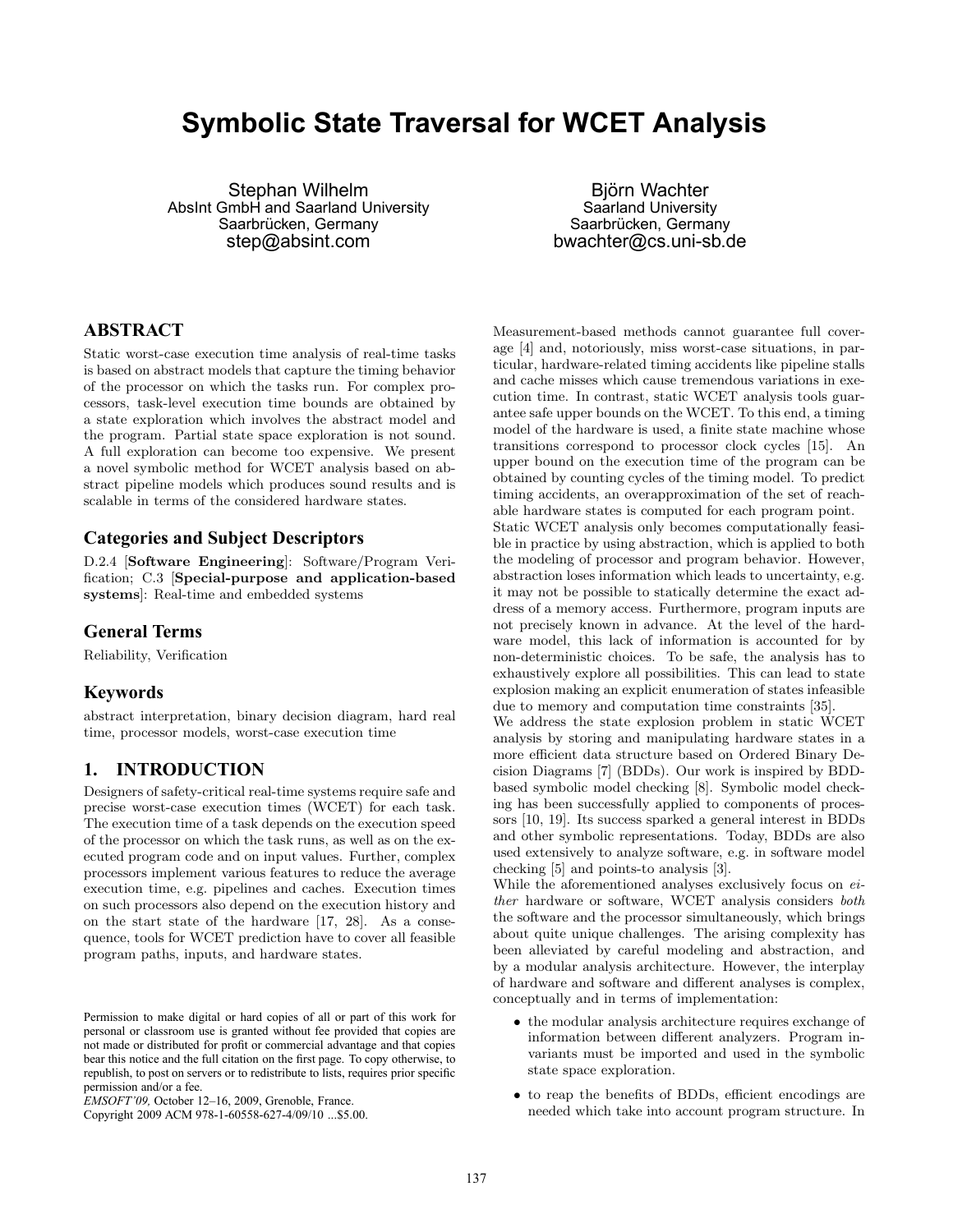particular, efficient handling of program addresses is crucial to scale to realistic programs.

This interplay between program analysis and symbolic engine, and the use of complex models of industrial processors including pipelines and buffers, sets our work apart from the aforementioned applications of symbolic techniques.

Based on previous work [31], we present a novel framework for static WCET analysis using symbolic representations of abstract pipeline models, and assess its effectiveness on a set of industrial benchmarks. We have developed a prototype implementation which is integrated into the commercial WCET analysis tool aiT [1]. aiT has successfully been applied to avionics [31, 36] and to automotive software [20] and compares very favorably with other WCET analysis tools [32]. In our prototype implementation, we employ the model of a real-life processor, the Infineon TriCore. The model was developed and tested within aiT. This enables a meaningful performance comparison between the two implementations, which produce the same analysis results.

To arrive at an efficient symbolic analysis that scales to industrial-size programs, we have not only incorporated wellknown optimizations from symbolic model checking but also novel domain-specific optimizations that leverage properties of the processor and the program. The experimental results are promising, showing that our analysis is able to handle very large state spaces efficiently.

#### *Our Contribution.*

We present the first WCET analysis of abstract pipeline models using a symbolic representation. We combine static WCET analysis based on abstract interpretation with symbolic representations from the world of model checking, thus gaining efficiency without compromising safety. We give detailed information on the efficient integration of aiT's program analysis framework with a symbolic state exploration engine. We further describe a generic optimization exploiting program locality to make the symbolic representation independent of the size of the analyzed programs. Besides, we sketch several optimizations for reducing the size of abstract pipeline models. Note that *all* of these optimizations preserve the safety and precision of the analysis. We have evaluated our approach considering a real-life architecture, the Infineon TriCore, used in the automotive domain, and an industrial engine control software.

# **2. RELATED WORK**

Wilhelm [38] discusses the benefits of static WCET analysis based on abstract interpretation and ILP, and argues why techniques that do not employ abstraction are not able to tackle the complexity of the problem. As an example for an inadequate technique, the paper sketches how binary search and symbolic model checking could be used for WCET analysis. Thereby the symbolic model checker is used to check, for a given potential execution time bound, if there exists a longer execution, and the whole process is repeated until a smallest such bound is found. Subsequently, Metzner [26] took up this idea. He argued that analysis precision could be improved by using model checking rather than static program analysis. However, this analysis has yet to be extended to realistic programs and processor models with features like pipelining and speculation.

Logothetis and Schneider [22] proposed an analysis that ob-

tains hardware-independent execution time bounds for synchronous programs making the unit assumption: every instruction takes one time unit. However, the unit assumption does not hold for today's microarchitectures.

# **3. STATIC WCET ANALYSIS**

Static WCET analysis [39] employs data flow analyses based on abstract interpretation [11] to statically determine timing relevant information, e.g. the possible target addresses of memory accesses and possible hardware states and cache contents.

#### *Data Flow Analysis.*

*Data flow analyses* compute invariants for all program points by fixed point iteration over the control flow graph of the program. An analysis is defined in terms of:

- a *domain*, in which program invariants are expressed,
- a *transfer function* for updating information at program points,
- an *equality test* to check for fixed points of the transfer function,
- a *least upper bound operator* for combining information at control flow joins. The operator is typically associated with a loss of precision.

To obtain precise information about the executed machine code, control flow graphs for static WCET analysis are reconstructed from fully linked executables. Strictly linear sequences of machine instructions, i.e. sequences where control joins only before the first instruction and branches only after the last instruction, are folded into *basic blocks*. The resulting control flow graph is also called *basic block graph*. For interprocedural data flow analyses, the basic block graphs of all procedures are merged into a single *supergraph* that represents the entire program.

The manual implementation of interprocedural data flow analyses is intricate and error-prone. The program analyzer generator PAG [24] allows to generate interprocedural analyzers from an analysis specification in terms of domain, transfer function, equality test and least upper bound operator. Further, it offers flexible means to distinguish different call contexts and loop iterations by virtual inlining and unrolling [25].

### *The aiT WCET Analyzer.*

A successful tool flow for static WCET analysis is the aiT WCET analyzer. Fig. 1 shows an overview of aiT's architecture. aiT employs several data flow analyses, generated with PAG. *Control flow reconstruction* [34] decodes a binary executable and reconstructs its control flow and basic block graph. *Value analysis* [11] computes an overapproximation of possible register values by an interval analysis. The results are used to determine loop bounds, to eliminate infeasible paths through the program, and to determine addresses of memory accesses.

The focus of this paper is *microarchitectural analysis* [13, 14, 35], which computes upper bounds on the execution time of basic blocks. Microarchitectural analysis is a data flow analysis that performs an abstract interpretation of the program using a hardware model, i.e. it computes an overapproximation of the set of states of the hardware model that can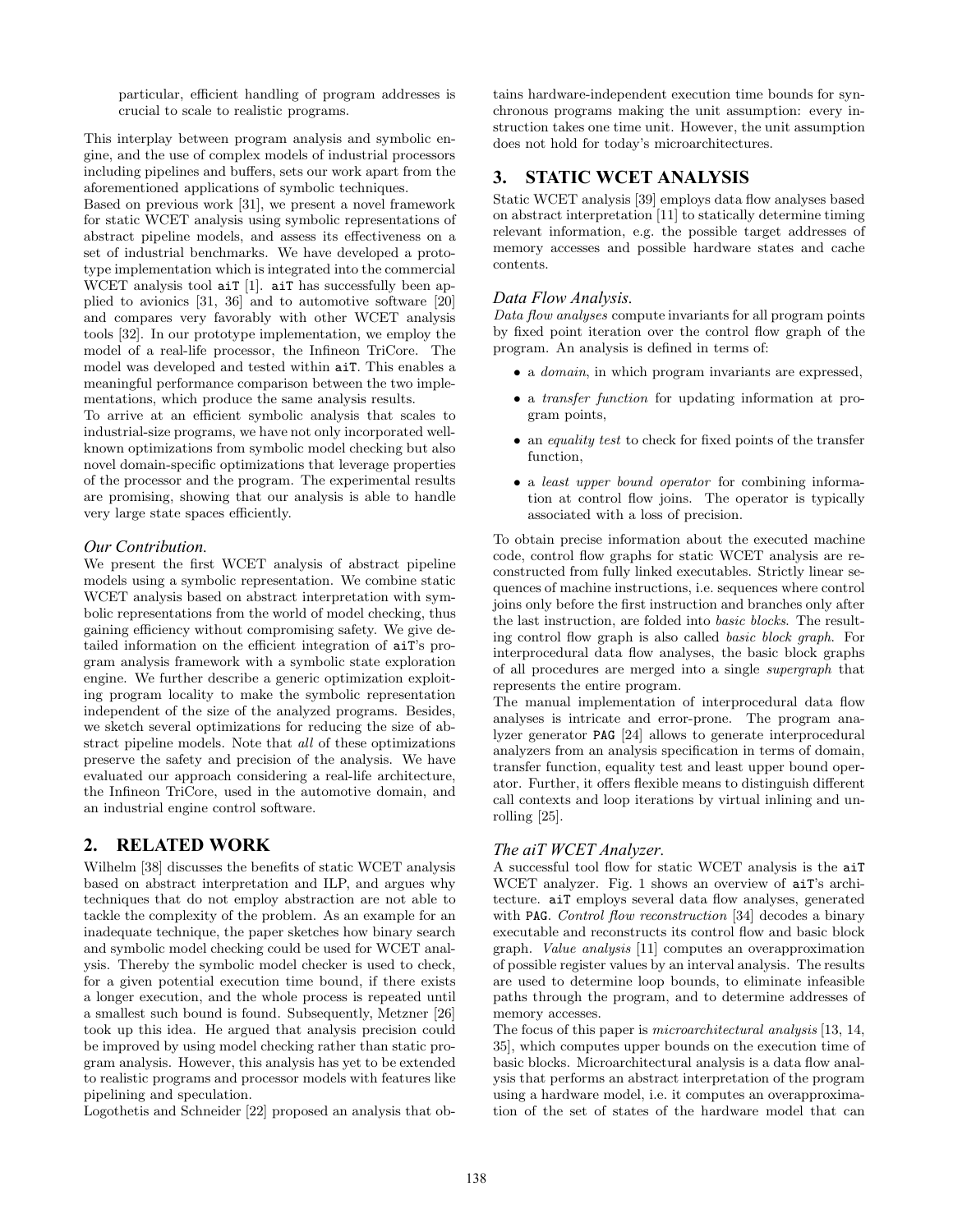

Figure 1: Architecture of the aiT WCET analyzer.

occur at a basic block. The hardware model accounts for timing-relevant processor components, such as pipelining, speculation, and peripheral hardware. To reduce complexity, the arithmetic in the processor and register contents are factored out into value analysis.

Finally, the results of microarchitectural analysis are passed to the final phase, *path analysis* [33] which uses implicit path enumeration [21], an ILP-based approach to determine an execution time bound for the whole program based on bounds on the execution times of basic blocks.

# **3.1 Microarchitectural Analysis**

A microprocessor can be regarded as a very large state machine performing a state transition in every clock cycle. This state machine (or any complete and precise specification thereof) defines the concrete semantics. Each execution of a program on the hardware corresponds to a sequence of concrete states called a *trace*. The goal of the microarchitectural analysis is to determine execution time bounds for all basic blocks that hold for all executions of the program. The execution of a basic block is sensitive to execution history, i.e. it depends on the hardware state with which the block is entered. Without knowledge about the entering hardware state, a conservative analysis has to assume that any hardware state is possible, leading to exploration of unreachable states and overly pessimistic bounds. Therefore, in addition to upper bounds on basic block execution time, microarchitectural analysis computes for each basic block an overapproximation of the set of processor states that can reach the basic block.

#### *Concrete Basic Block Execution.*

Let  $Q$  be the set of concrete hardware states,  $T$  is the set of all possible traces and  $B$  is a set of basic blocks. We denote the *concrete* execution of a basic block  $b \in B$  starting in state  $a \in Q$  by a function  $exec : B \times Q \rightarrow T$  that computes a trace  $t \in \mathcal{T}$ . This trace corresponds to an interpretation of the instruction stream of b starting from a according to the concrete semantics. In a basic block graph, the execution of  $b$ 's successor starts with the last state of  $t$  and  $b$ 's execution time is given by the length of the trace.

### *Abstract Basic Block Execution.*

Let  $\widehat{Q}$  be the set of abstract states. Each abstract state represents a non-empty set of concrete states. We use the power set of  $\widehat{Q}$  as the domain for microarchitectural analysis. We denote the *abstract* execution of a basic block b starting from a set of abstract states  $\widehat{A} \subseteq \widehat{Q}$  by a function  $\widehat{exec} : B \times 2^{\widehat{Q}} \rightarrow \widehat{T}$  computing an abstract trace  $\widehat{t} \in \widehat{T}$ . An abstract trace is a sequence of sets of abstract states obtained by abstract interpretation of the instruction stream of basic block b starting from  $\hat{A}$ . The length of trace  $\hat{t}$  is an upper bound on the execution time of basic block  $b$  for any concrete start state corresponding to an abstract start state in the set  $\widehat{A}$ .

The analysis transfer function for updating domain elements at basic blocks is a function  $\widehat{update} : B \times 2^{\widehat{Q}} \to 2^{\widehat{Q}}$ . The function takes an incoming set of abstract states, constructs the abstract trace and returns its last element. Every possible successor block of  $b$  is then analyzed with a feasible subset of the obtained states.

#### *Fixed Point Iteration.*

At control flow joins, we combine sets of abstract states by set union. Since the power set of abstract pipeline states is a complete lattice and all employed update functions are monotone, the analysis finds a solution to the data flow problem by computing the least fixed point solution. If a basic block b is handled more than once during fixed point iteration, the resulting worst-case execution time for every edge leaving b is the maximum execution time bound of all abstract interpretations. The method yields safe results, i.e. overapproximations of the behavior of the real hardware, if the abstraction is sound w.r.t. the theory of abstract interpretation [11]. It has been shown that sound abstractions of the timing behavior can be constructed even for complex processors [35].

#### *State Explosion.*

Abstract states sometimes lack information about the precise state of some processor components, e.g. contents of buffers. Furthermore, value analysis information used for the classification of memory accesses can be imprecise, i.e. rather than one single address, the analysis may provide a range of possible addresses. In such cases, transitions in the abstract model depending on imprecise information become non-deterministic, i.e. an abstract state can have more than one successor. Unfortunately, we are not aware of an automatic way to decide locally which of these successors leads to the highest execution time [23, 30, 2]. Therefore pipeline analysis has to consider all possible successor states. We then say that the analysis performs so-called state splits. Current tools for static WCET analysis employ an explicit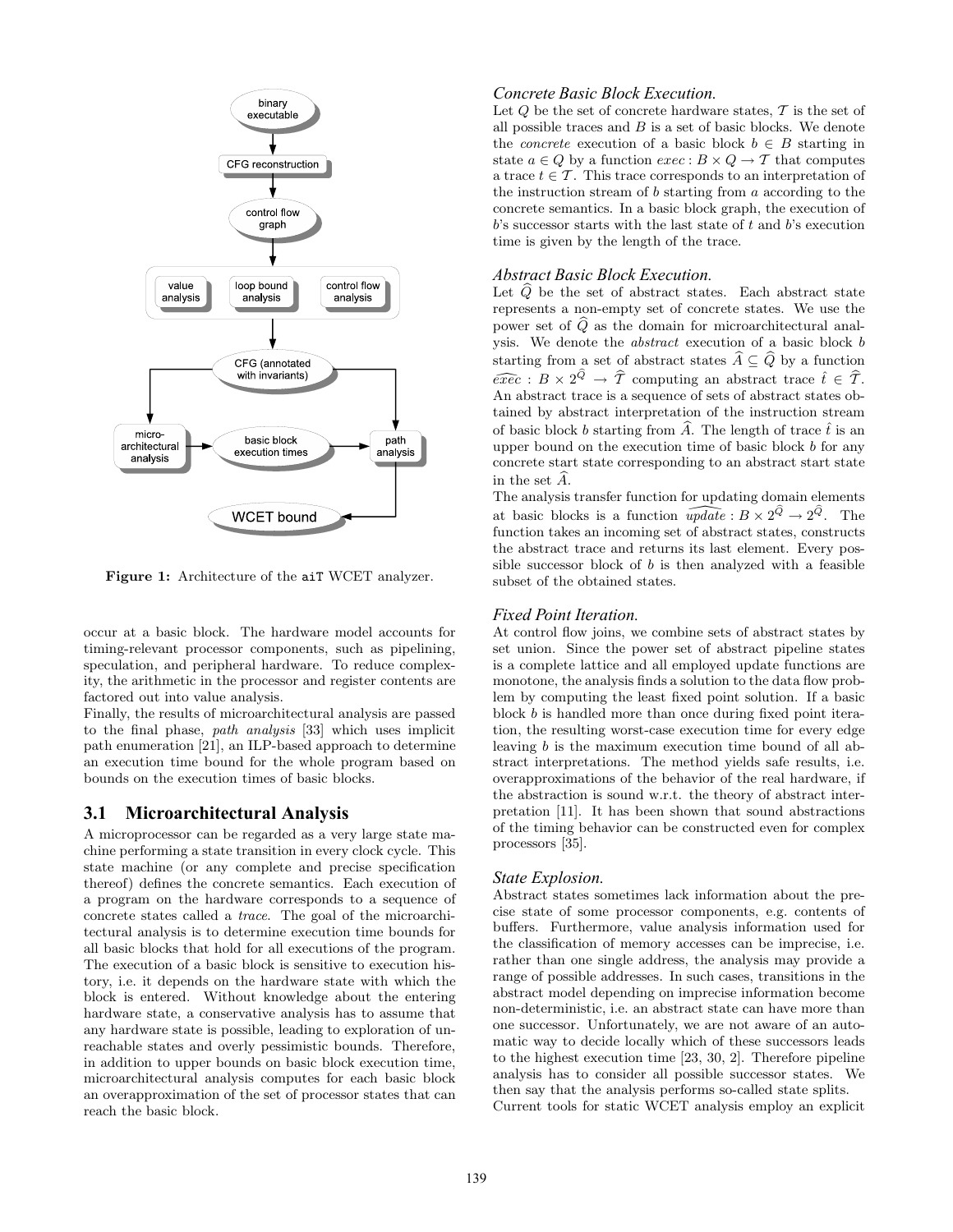encoding of abstract pipeline states, i.e. states are stored individually in a list or a vector. Memory consumption and computation time for updating the set of abstract states at each program point grow linearly in the number of states. Since the number of states usually grows exponentially in the number of state splits, the analysis can quickly become infeasible [35].

# **4. SYMBOLIC REPRESENTATION**

State explosion is a well-known problem in the area of model checking. Symbolic representations, usually based on BDDs, have significantly improved the situation because they admit both an implicit encoding of the transition system and of analysis information, like sets of states in state traversal. This has enabled the analysis of hardware designs with large state spaces [8]. We leverage a symbolic representation based on BDDs for state traversal of abstract pipeline models in WCET analysis, in order to avoid the explicit enumeration of abstract pipeline states and to improve scalability.

#### *Fundamentals.*

Let  $f, g : \mathbb{B}^n \to \mathbb{B}$  be Boolean functions. We write  $f \cdot g$  for conjunction,  $f + g$  for disjunction,  $f \Rightarrow g$  for logical implication,  $\overline{f}$  for negation and  $(\exists x)[f(x)]$  for existential quantification.

A finite state machine  $(FSM)$  with n state bits, consists of a set of states  $Q \subseteq \mathbb{B}^n$ , a set of initial states  $S \subseteq Q$  and a transition relation  $T \subseteq Q \times Q$ . Each set of states  $A \subseteq Q$ , as well as the transition relation  $T$ , can be associated with a Boolean function  $\mathbf{A}: 2^Q \to \mathbb{B}$  where  $\mathbf{A}(x) = 1 \Leftrightarrow x \in A$ and  $\mathbf{T}: 2^{Q \times Q} \to \mathbb{B}$  where  $\mathbf{T}(x, y) = 1 \Leftrightarrow (x, y) \in T$ .

Given a set of FSM states  $A \subseteq Q$ , we want to compute its set of successors with respect to the FSM transition relation, i.e. we want to compute the *image* of A under T denoted by the function  $\text{Img}: 2^{Q \times Q} \times 2^Q \rightarrow 2^Q$  where  $\mathbf{Img}(\mathbf{T}, \mathbf{A})(y) = (\exists x)[\mathbf{T}(x, y) \cdot \mathbf{A}(x)].$  Image computation is the core operation of symbolic model checking algorithms and its efficient implementation has been the topic of many research papers, e.g. [27].

Symbolic model checking implements FSMs, sets of states, and image computation using BDDs and BDD operations. BDDs provide a compact, canonical representation of many Boolean functions of practical relevance. Fig. 2 shows an example of a BDD for a function with three variables. The BDD is evaluated by traversing the graph from the first variable node  $x_1$  to one of the terminal nodes 1 or 0. Each variable node has two outgoing edges: the solid edge indicates that the variable has value 1, the dashed edge corresponds to the value 0. The terminal nodes represent the evaluation result. The path  $x_1, x_2, x_3, 1$  in the example corresponds to the assignment  $x_1 = 1, x_2 = 0, x_3 = 0$  for which the function evaluates to 1.

The complexity of BDD operations depends on the size, i.e., number of nodes, of the involved BDDs, which depends not only on the represented function, but also on the chosen variable ordering. Constructing a minimal BDD for a given function is an NP-hard problem.

### **4.1 Abstract Models**

Abstract pipeline models can be specified as hardware designs in terms of latches and interconnecting wires. A design with  $n$  latches can be characterized by an FSM with state



**Figure 2:** BDD for  $f(x_1, x_2, x_3) = x_1 \cdot x_2 + x_1 \cdot \overline{x_2} \cdot \overline{x_3}$ .

space  $Q = \mathbb{B}^n$ . Translating a hardware specification into its corresponding FSM is a well-known problem in hardware verification and solutions are readily available [9]. The *transition relation* of the FSM T is usually constructed by conjunction of the transition relations of the individual latches of the design  $[27]$ . For an FSM with n latches, we have

$$
\mathbf{T}(x,y) = \prod_{j=0}^{n} \mathbf{T}_j(x,y)
$$

Let  $T_M$  be the transition relation for an abstract pipeline model M with state space  $\widehat{Q}$ . We require an abstract model that is independent of any specific program. Such a model can be constructed by identifying variables, either single latches or groups of latches, for which some updates require information associated with program points (instructions). An example of such a variable is the current fetch address. On linear control flow, the fetch address is incremented by the pipeline model. On control flow redirections, e.g. by execution of branch instructions, program information is required to set the new fetch address to the branch target. In such states, the update of the fetch address is not constrained by  $T_M$ . It is updated non-deterministically.

In general, in  $T_M$  we impose no restriction on the update of a variable  $v$  in states where the update of  $v$  requires program information. Thus, the following fixed point computation yields *all* abstract pipeline states reachable from an arbitrarily chosen set of start states  $\overline{\text{Init}}(x)$ :

$$
\widehat{\mathbf{A}}_0(x) = \widehat{\mathbf{Init}}(x) \n\widehat{\mathbf{A}}_{k+1}(y) = \widehat{\mathbf{A}}_k(x) + \mathbf{Img}(\mathbf{T}_{\mathcal{M}}, \widehat{\mathbf{A}})
$$
\n(1)

#### **4.2 Program Representation**

Let V be the set of variables of model M.  $\overline{V} \subseteq V$  is the subset of variables whose updates require program information and are thus not completely determined by  $T_{\mathcal{M}}$ . We regard a program L for pipeline analysis as a set of *attributed instructions* uniquely identified by their physical addresses. The effect of executing instruction  $l \in \mathcal{L}$  in a state of M updating a variable  $\bar{v} \in \bar{V}$  can be expressed as a relation  $T_{l,\bar{v}}$ between the states of M. Intuitively,  $T_{l,\bar{v}}$  is a *restriction* for  $T_{\mathcal{M}}$ . The relation  $T_{l,\bar{v}}$  can be computed by a function  $\delta_{\bar{v}}$ :  $\mathcal{L} \times 2^V \rightarrow \widehat{Q} \times \widehat{Q}$  which takes an instruction and a set of variables  $D \subseteq V$  on which the update of  $\bar{v}$  depends:  $\delta_{\bar{v}}(l, D) = T_{l, \bar{v}}$ . Each relation  $T_{l, \bar{v}}$  constrains *only* the nextstate value of  $\bar{v}$ . A relation for the whole program  $\mathcal L$  is constructed as the conjunction of the relations for the in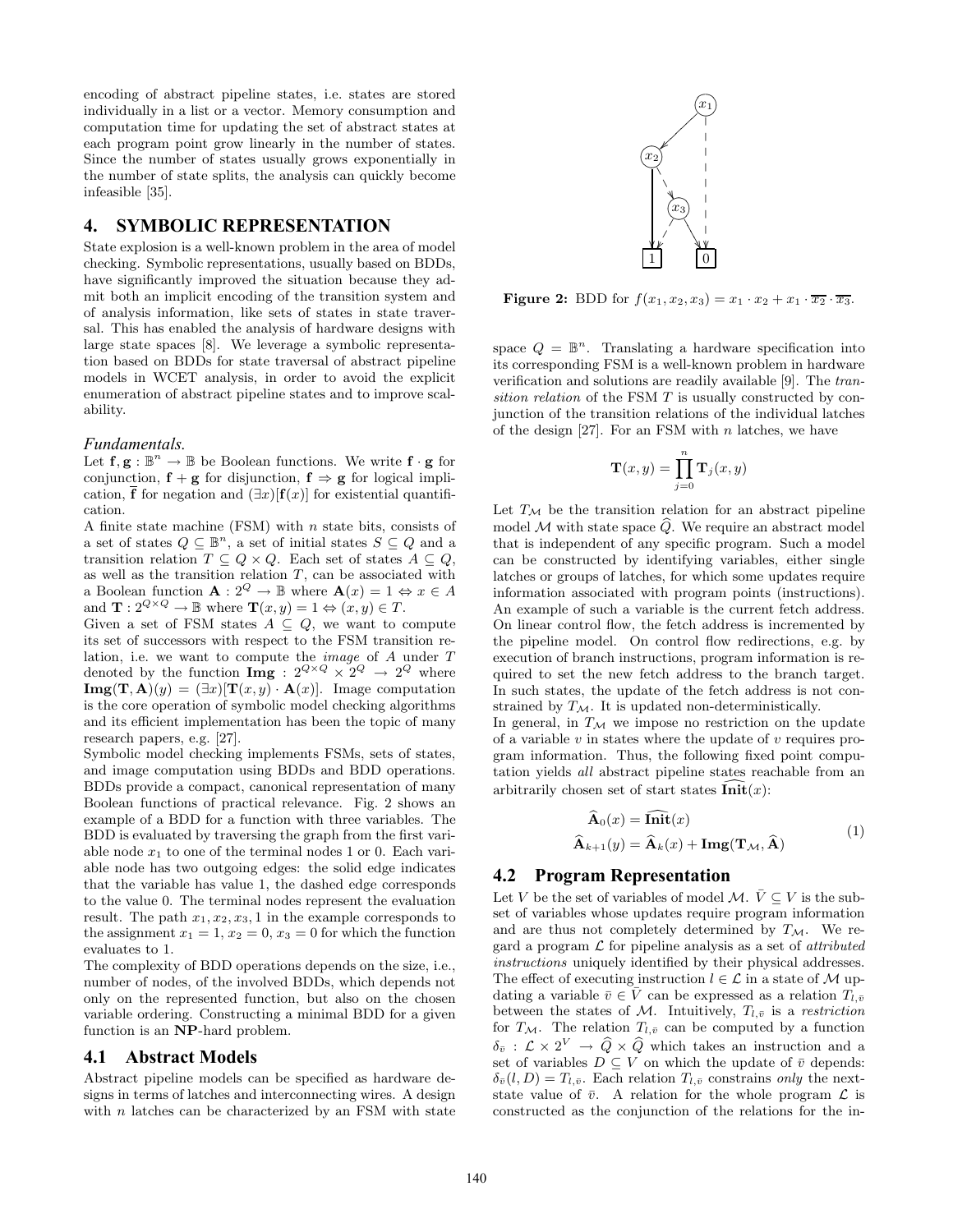structions:

$$
\mathbf{T}_{\mathcal{L}}(x,y)=\prod_{l\in\mathcal{L}}\prod_{\bar{v}\in\bar{V}}\mathbf{T}_{l,\bar{v}}(x,y)
$$

Reachability analysis (as in Eq. 1) using the transition relation  $\mathbf{T}_{\mathcal{M}}^{\mathcal{L}} = \mathbf{T}_{\mathcal{M}} \cdot \mathbf{T}_{\mathcal{L}}$  yields the set of all abstract pipeline states of  $M$  that are reachable by execution of  $\mathcal{L}$ .

#### *Example.*

Modeling the Infineon TriCore requires information about instruction fetches, i.e. the number and type of fetched instructions. On the rising edge of the clock signal clk this information is read into a variable data whenever the signal valid indicates that data is arriving on the bus and the fetch address addr holds a legal program address. In such states, data is updated non-deterministically in  $T_M$ . Let data′ denote the next-state instance of the variable data. The instruction attribute l.fetchData contains information about the instruction fetch at program point  $l$ . We define  $T_{l.data}$  such that if the clock is rising, the data is valid, and the  $l$  is fetched, the next value of data is  $l.fetchData$ , i.e.  $T_{l.data} = (\overline{clk} \cdot valid \cdot (addr = l)) \Rightarrow (data' = l.fetchData).$ 

#### *Other Required Program Information.*

Beside control flow and instruction type information, updates of variables in the set  $\bar{V}$  may also require information about data dependencies (for detecting pipeline stalls) and address ranges of memory accesses (for determining memory access latencies). The latter can be obtained from instruction attributes computed by the preceding value analysis. Data dependencies can also be precomputed and stored as instruction attributes.

## **4.3 Symbolic WCET Analysis**

We present a microarchitectural WCET analysis which uses only symbolic computations on BDDs. It is based on the symbolic representation of abstract pipeline models and programs. Note that the symbolic implementation is equivalent to the explicit state approach in all but the representation of states. Due to our symbolic representation, explicit enumeration of states of the abstract pipeline model is completely avoided. This improves the performance of microarchitectural WCET analysis while preserving the soundness and precision of the analysis.

#### *Abstract Basic Block Execution.*

Let b be a basic block and  $last(b)$  the last instruction in b. For a set of abstract pipeline states,  $pred(x): \mathbb{B}^n \to \mathbb{B}^n$ computes all predecessor states.  $R_b$  is the set of all states where  $last(b)$  has just left the pipeline model, which can be characterized by the function  $\mathbf{R}_b : \mathbb{B}^n \to \mathbb{B}$  given by  $\mathbf{R}_b(x) = 1 \Leftrightarrow last(b)$  *left the pipeline in pred(x)*. The empty set of pipeline states is represented by  $\text{Empty}: \mathbb{B}^n \to \{0\}.$ Let  $\widehat{A}_{in}$  be the set of incoming states at block b. The set of outgoing states  $\widehat{A}_{out}$ , i.e. the last element in the abstract trace of b starting with  $\widehat{A}_{in}$ , can be computed by Alg. 1 as  $\widehat{update}(\mathbf{T}^{\mathcal{L}}_{\mathcal{M}}, \widehat{\mathbf{A}}_{in}, \mathbf{R}_b)$ . This is an implementation of the update function for microarchitectural analysis introduced in Sec. 3. Its first argument (the basic block) is implicitly contained in  $\mathbf{T}_{\mathcal{M}}^{\mathcal{L}}$  and  $\mathbf{R}_{b}$ .

Note that the algorithm implicitly constructs the abstract trace  $\hat{t} = \widehat{exec}(b, \widehat{A}_{in})$ . Line 3 of the algorithm computes the successor states in the next cycle. Line 4 adds the retired

1: 
$$
\mathbf{A}_{out} = \text{Empty}
$$
  
\n2: while  $\hat{\mathbf{A}} \neq \text{Empty do}$   
\n3:  $\hat{\mathbf{A}} = \text{Img}(\mathbf{T}, \hat{\mathbf{A}})$   
\n4:  $\hat{\mathbf{A}}_{out} = \hat{\mathbf{A}}_{out} + (\hat{\mathbf{A}} \cdot \mathbf{U})$   
\n5:  $\hat{\mathbf{A}} = \hat{\mathbf{A}} \cdot (\hat{\mathbf{A}} \cdot \mathbf{U})$   
\n6: end while

Algorithm 1:  $\widehat{update}(\mathbf{T}, \widehat{\mathbf{A}}, \mathbf{U})$ 

1:  $\mathbf{A}_{out} = \overline{update}(\mathbf{T}, \hat{\mathbf{A}}, \mathbf{D}_b)$ <br>2: for all *e* leaving *b* do for all  $e$  leaving  $b$  do 3:  $\hat{\mathbf{A}}_{out,e} = \widehat{update}(\mathbf{T}, \mathbf{L}_{b,e} \cdot \widehat{\mathbf{A}}_{out}, \mathbf{R}_b)$ 4: end for

Algorithm 2:  $DoBlock(T, \hat{A}, b)$ 

states to  $\widehat{A}_{out}$  and line 5 removes them from  $\widehat{A}$ . The number of execution cycles of b equals the number of loop iterations in  $\widehat{update}(\mathbf{T}^{\mathcal{L}}_{\mathcal{M}}, \widehat{\mathbf{A}}_{in}, \mathbf{R}_b).$ 

### *Control Flow Sensitive Timing Effects.*

A basic block b can have more than one successor in the basic block graph, e.g. if b contains a conditional branch. The previous  $\widehat{update}$  algorithm only computes the effect of a single control flow edge starting in a particular basic block. We now give an algorithm that uses the *update* algorithm to deal with the general case of blocks with multiple outgoing edges. For each outgoing edge of the block, it computes the set of outgoing pipeline states and an execution time bound for the respective edge.

Let us assume that if b contains a branch instruction, then this instruction is always  $last(b)$ . In the case of a conditional branch, we allow for two successor states in the pipeline model (branch taken, not taken). If this state split occurs while decoding  $last(b)$ , we define the function  $\mathbf{D}_b : \mathbb{B}^n \to \mathbb{B}$ ;  $\mathbf{D}_b(x) = 1 \Leftrightarrow last(b)$  has been decoded in pred(x). If we run  $\widehat{update}(\widehat{\mathbf{A}}_{in}, \mathbf{D}_b)$ , the resulting set  $\widehat{A}_{out}$  contains all states that have decoded  $last(b)$  in the last cycle. For an outgoing edge e of block b, we characterize the set containing all states that can leave b over e by the function  $\mathbf{L}_{b,e} : \mathbb{B}^n \to \mathbb{B}$ ;  $\mathbf{L}_{b,e}(x) = 1 \Leftrightarrow x \; may \; leave \; b \; via \; e.$ 

E.g. if  $last(b)$  is a conditional branch and e is a true edge, then the conditional branch must have been taken on any state  $x$  leaving  $b$  via  $e$ . We can compute the outgoing set  $\widehat{A}_{out,e}$  of states for every edge leaving b using Alg. 2. Let |a| denote the number of loop iterations of algorithm a. The number of execution cycles for block b on the path via edge e is then given by

$$
\mid \widehat{\textit{update}}(\mathbf{T}^{\mathcal{L}}_{\mathcal{M}}, \, \widehat{\mathbf{A}} \, , \, \mathbf{D}_b) \, \vert \ + \mid \widehat{\textit{update}}(\mathbf{T}^{\mathcal{L}}_{\mathcal{M}} \, , \, \mathbf{L}_{b,e} \cdot \widehat{\mathbf{A}}_{\textit{out}} \, , \, \mathbf{R}_b) \, \vert \,
$$

#### *Fixed Point Iteration.*

Fixed point iteration on the basic block graph should also operate directly on the symbolic representation. The required operations are set union and checking for equality of sets. Union of two sets is implemented by disjunction of BDDs. Equality checks are constant-time operations due to properties of BDDs [7].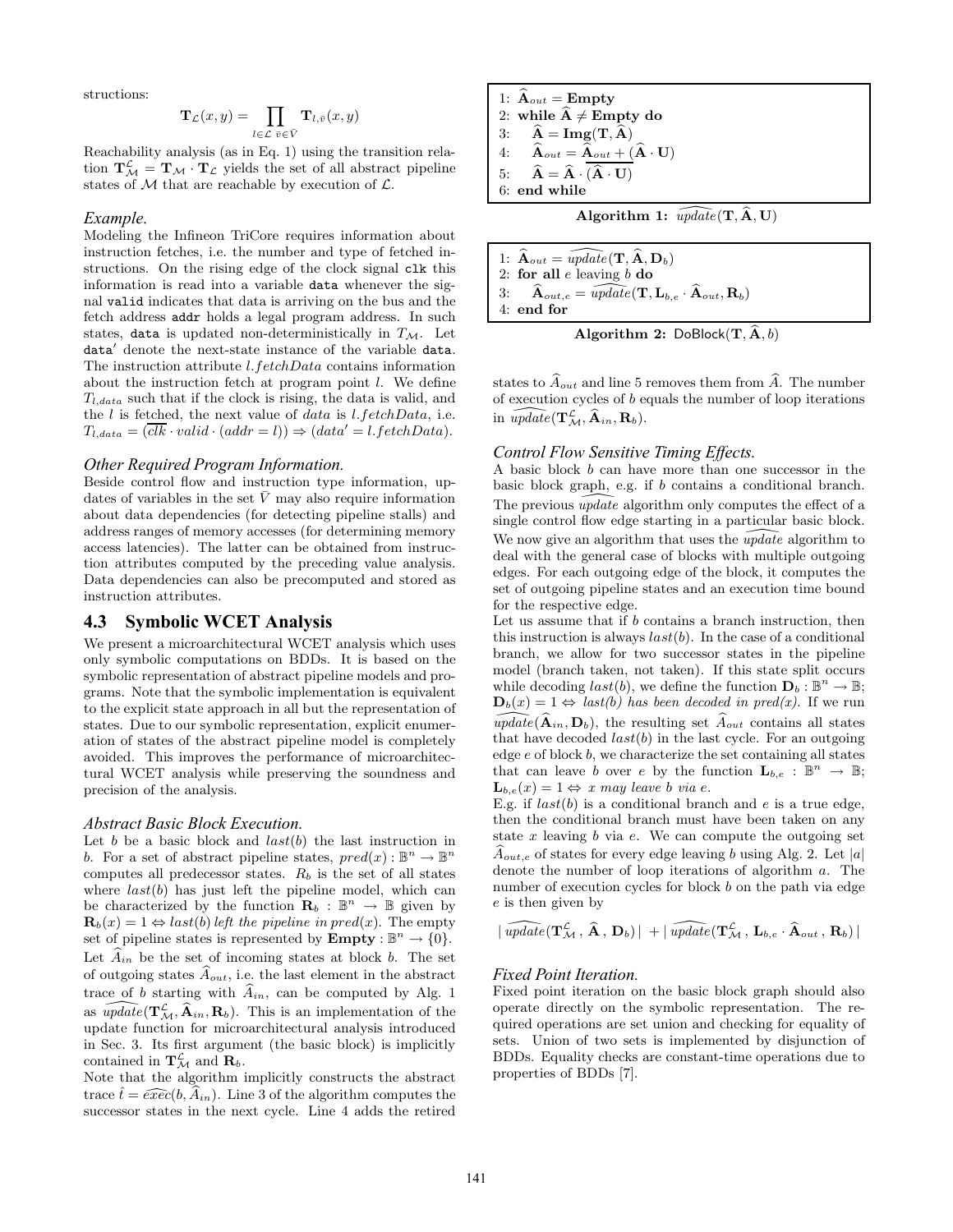# **5. OPTIMIZATIONS**

A straightforward implementation of the analysis presented in the preceding section, does not scale to realistic microprocessors and programs. To scale, we not only leverage standard techniques from model checking. We also use knowledge about the processor to keep the processor model small and heavily exploit program structure in the symbolic representation of both program information and buffer contents in the processor. All of the presented optimizations improve the analysis performance without affecting the precision of the computed WCET bounds.

Building the transition relation for an FSM as a monolithic BDD by taking the conjunction of the relations for all latches is usually infeasible but for the smallest models. Therefore we apply conjunctive partitioning both to the FSM and the program relation  $\mathbf{T}_{\mathcal{L}}$  which is also a conjunction of relations for the instructions. As this is a standard technique, we refer to [27] for a description and instead focus on an optimization specific to our approach: *address compression*.

Abstract pipeline models store many (program) addresses. A direct encoding would be to bit-blast the addresses, i.e. a 32-bit address takes 32 state bits. This would be inefficient, since BDD size, and therefore performance, is very sensitive with respect to the number of state bits. However, a program typically uses only a small fraction of the address space. Exploiting information from the basic block graph and from value analysis, one can *compactly enumerate* all addresses used in the program and then encode these addresses using a number of state bits logarithmic in the size of the set of used addresses.

# **5.1 Processor-Specific Optimizations**

We apply several processor-specific optimizations. These follow the general pattern of:

- 1. reducing representation size of components by omitting information which is not timing-relevant.
- 2. statically precomputing information.

For illustration, we give two specific examples of such optimizations which are used in our TriCore implementation described in Sec. 6.

### *Compact Buffer Representation.*

The prefetch buffer of the TriCore holds up to 8 instructions. Updating buffers and dispatching instructions into the correct pipelines requires type and size information for each instruction. Since the TriCore has two different instruction sizes and two major pipelines, this information can be represented by 2 bits per instruction. We thus represent the timing-relevant buffer contents by 16 bits compared to 16 bytes in the actual processor.

### *Precomputing Stall Conditions.*

TriCore features a set of rules that define pipeline stalls in case of unresolved data dependencies. We precompute such dependencies by a data flow analysis and store the results as instruction attributes. The model then requires only one single bit per pipeline to encode pipeline stalls due to unfulfilled data dependencies. Updates of the stall bits are encoded in  $T_{\mathcal{L}}$  depending on the positions of the instructions in the pipelines.



Figure 3: Illustration of Program Decomposition.

# **5.2 Program Decomposition**

The aforementioned optimizations make the construction of the symbolic representations feasible. However, the required number of state bits heavily depends on the size of the program because all instructions must be uniquely identified in the pipeline model. Additionally, context-sensitive analysis, which is indispensable to obtain sufficient analysis precision, increases the number of individual instructions even further by virtual inlining and unrolling. Since BDD performance depends on the number of state bits, the performance of *every single* analysis operation depends on the size of the analyzed program and on the degree of context-sensitivity. We have developed an optimization that removes this undesired dependence. It is based on two observations:

- 1. There is an upper bound on the number of instructions that a pipeline (or abstract pipeline model) can process concurrently due to parallel execution, prefetching and speculation.
- 2. Pipelines perform out-of-order execution and yet guarantee in-order completion, i.e. even if some instruction  $l_2$  can be executed before some other instruction  $l_1$ , it will not leave the pipeline before  $l_1$ .

Let  $V_l$  be the set of abstract model variables that reference instructions. It exists a partial ordering on  $V_l$ , ordering the variables with respect to their distance from the pipeline entry. E.g. variables in the decode stage are further away from the pipeline entry than variables in the fetch unit. We call the longest ascending chain of elements in this lattice an *overlap bound*.

We define two functions  $pre, post : \mathcal{L} \times \mathcal{L} \rightarrow \mathbb{N}$  where  $pre(i, j)$ returns  $k$  if  $j$  is the  $k$ -th predecessor of  $i$  and 0 otherwise. Further,  $post(i, j)$  returns k if j is the k-th successor of i and 0 otherwise. The set of all predecessor or successor instructions for a given distance is obtained by  $preds, success:$  $\mathcal{L} \times \mathbb{N} \to 2^{\mathcal{L}}$  where  $preds(i,k) = \{j : 0 < pre(i,j) \leq k\}$  and  $succs(i, k) = \{j : 0 < post(i, j) \leq k\}.$  Based on a given overlap bound  $\bar{c}$ , a set of *relevant instructions* at a basic block b can be defined as  $R(b) = b \cup preds(first(b), \bar{c}) \cup$  $succs(last(b), \bar{c})$  where  $first(b)$  and  $last(b)$  are the first and the last instruction of b. Fig. 3 shows an example for two blocks b3 and b5, assuming that  $\bar{c} = 2$ . The numbers in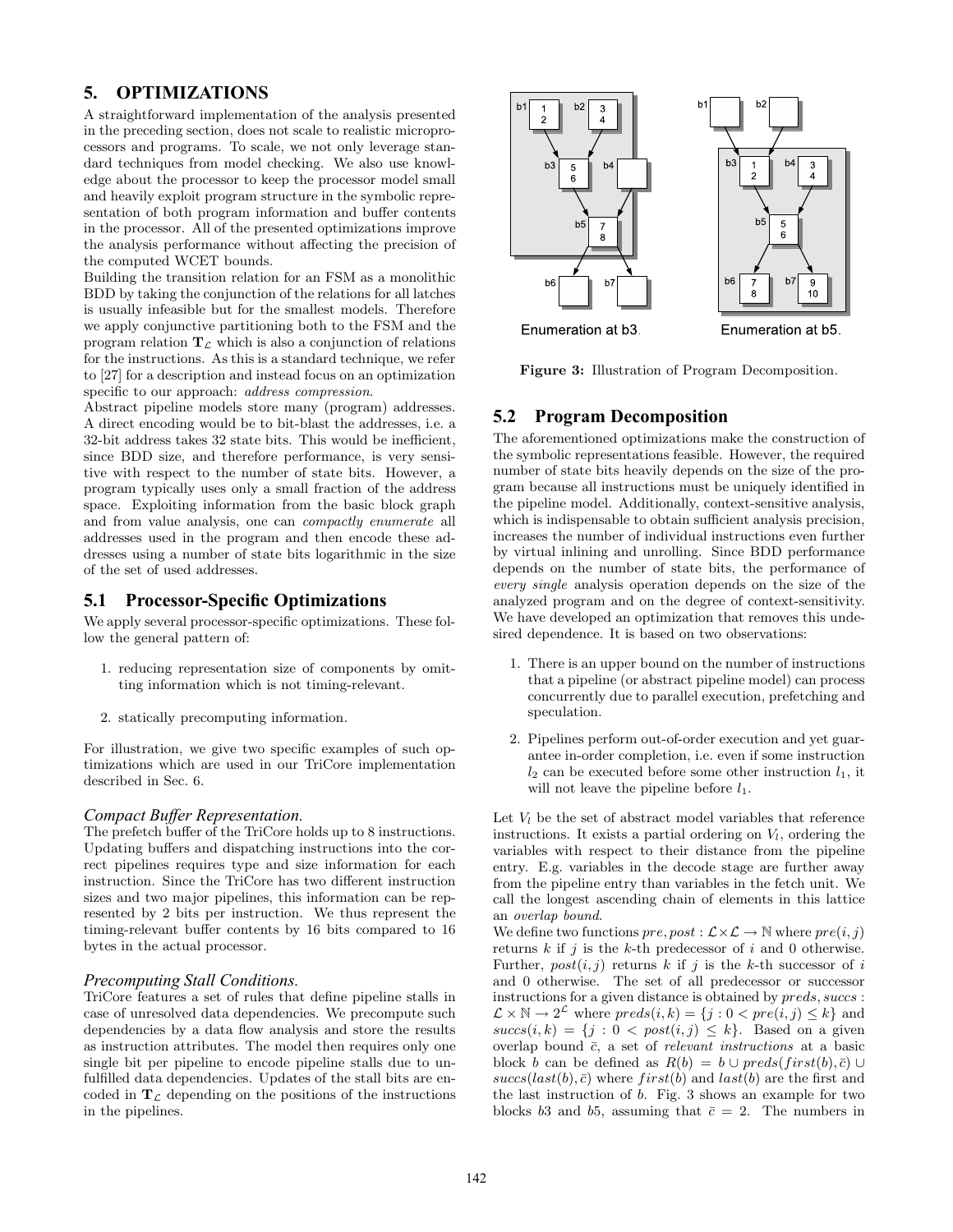$[\widehat{\mathbf{A}}_{out}]_b = \widehat{update}(\{\mathbf{T}\}_b, \{\widehat{\mathbf{A}}\}_b, \{\mathbf{D}_b\}_b)$ for all  $e$  leaving  $b$  do  $\lceil \mathbf{A}_{out,e} \rceil_{tgt(e)} = \mathbf{Img}(\mathbf{T}_{(b,tgt(e))}, \widetilde{update}(\lceil \mathbf{T} \rceil_b, \lceil \mathbf{L}_{b,e} \rceil_b$  $\lceil \widehat{\mathbf{A}}_{out} \rceil_b, \lceil \mathbf{R}_b \rceil_b)$ end for

**Algorithm 3:** DoBlock<sup>+</sup>
$$
({\lceil \mathbf{T} \rceil}_{b}, {\lceil \mathbf{\hat{A}} \rceil}_{b}, b)
$$

the blocks correspond to the enumeration of the relevant instructions at b3 and b5 respectively.

In general, we require fewer state bits for the unambiguous enumeration of  $R(b)$  than for enumerating all instructions in  $\mathcal{L}$ . Furthermore,  $|R(b)|$  is independent of  $|\mathcal{L}|$ . We denote this compaction of the symbolic representation by  $\lceil \cdot \rceil_b$ .

#### *Translation Between Basic Blocks.*

The encoding of instructions is no longer globally the same for all blocks and must therefore be translated before propagating states along control flow edges. We observe that the number of overlapping instructions between two adjacent blocks is bounded by the processor-specific constant  $\bar{c}$ . Let block  $s$  be a direct successor of block  $p$ . A symbolic relation  $\mathbf{T}_{(p,s)}$  between different representations  $\lceil \widehat{A} \rceil_s$  and  $\lceil \widehat{A} \rceil_p$ of the same set of abstract pipeline states  $\widehat{A}$  can be constructed by tabulating both instruction enumerations. For the relevant overlapping instruction numbers of Fig. 3 this yields the relation

$$
\{(5,1),(6,2),(7,5),(8,6)\}
$$

between the enumerations at b3 and b5.

Translating sets of abstract pipeline states between s and  $p$  can be implemented symbolically using image computation. We include this translation into Alg. 3 ( $DoBlock<sup>+</sup>$ ), an improved version of Alg. 2 (DoBlock). Abstract basic block execution for a compatibly encoded set of states  $\lceil \hat{A} \rceil_b$  can now be performed efficiently by

$$
\mathsf{DoBlock}^+(\lceil \mathbf{T}_{R(b)} \rceil_b \cdot \lceil \mathbf{T}_{\mathcal{M}} \rceil_b, \lceil \widehat{\mathbf{A}} \rceil_b, b)
$$

Note that for a block b with several predecessors, all incoming states are translated into the same range  $\lceil \cdot \rceil_b$ . Therefore, the instruction numbering is consistent over all incoming edges and incoming states can be safely combined by computing the disjunction of the Boolean functions before proceeding with the state traversal.

The additional cost for translating between different basic blocks is amortized by the savings achieved by reducing BDD size during state traversal. Moreover,  $\mathbf{T}|_b$  conjoins fewer relations than  $T_{\mathcal{L}}$  which further improves the performance of image computations.

### **6. EXPERIMENTAL RESULTS**

We have implemented a symbolic pipeline analysis framework that is integrated into the aiT tool chain and uses the code base of the model checker VIS [6]. All aiT analysis phases, except microarchitectural analysis, have been left unchanged. The pipeline model is specified in Verilog and compiled into a symbolic transition relation by VIS. A setup phase enumerates the instruction addresses in all analysis contexts and initializes tables for mapping between both representations. Based on this mapping, a *relation generator* builds the program transition relation. The generator

is implemented as a processor-specific plugin that has to be specified together with the model's Verilog description. The plugin also comprises generators for the retirement functions R and D required by Alg. 2. The data flow analysis framework [24] of aiT has been instantiated to perform fixed point iteration on the symbolic representation. Thus, the integration is processor-independent, i.e. analyzing a new target requires only a Verilog model specification and the plugin for generating the program relation and retirement functions. To enable debugging and result checking, the framework provides a graphical representation of the least fixed point of abstract pipeline states.

### **6.1 Pipeline Modeling**

The Infineon TriCore is used in hard real-time systems in the automotive industry, e.g. for engine control. It features two major pipelines: the Integer pipeline (I) handles data arithmetic and conditional jumps. The Load/Store pipeline (L/S) handles loads/stores, address arithmetic, unconditional jumps and calls. Both pipelines have decode, execute and writeback stages. The shared fetch unit reduces instruction fetch latencies using a 16 byte prefetch buffer holding up to 8 instructions which are either 2 or 4 bytes wide. A minor pipeline for handling zero-overhead loop instructions shares its decode stage with the L/S pipeline. Tri-Core can issue one instruction per cycle into each of the major pipelines. For improved performance, the architecture also features static branch prediction.

A commercial TriCore model is available in aiT. The model includes all relevant peripheral hardware such as buses, flash modules, buffers and caches. Its representation requires 500 bytes  $<sup>1</sup>$  per abstract pipeline state plus 196 bytes for the state</sup> of the peripheral components (not counting the dynamically sized abstract cache). Analysis of the TriCore model exhibits two sources of state splits:

- 1. imprecise information about data memory accesses.
- 2. imprecise information about the state of peripheral components.

A single unclassified memory access in this model causes up to 64 state splits. A series of unclassified memory accesses may quickly multiply this number. Imprecise information about the state of caches, flash modules and buffers may cause further state splits.

Our symbolic TriCore model has been modeled after the existing explicit state model. It conservatively approximates the timing of the full pipeline core. This has been verified by comparison with hardware traces of programs running from the on-chip scratch pad memory and with analysis traces of the explicit state analysis. Using the presented compression techniques, we arrive at a very compact symbolic representation. Its size ranges from 163 to 333 state bits, depending on the analyzed program.

### **6.2 Experimental Setup**

Without caches and flash buffers, the pipeline model for Tri-Core is mostly deterministic since the processor core can be modeled accurately. To study the effects of state explosion,

<sup>1</sup>Explicit state pipeline models represent instructions and contexts as pairs of 32 bit pointers/integers. The space required to store these pairs dominates the size of abstract pipeline states.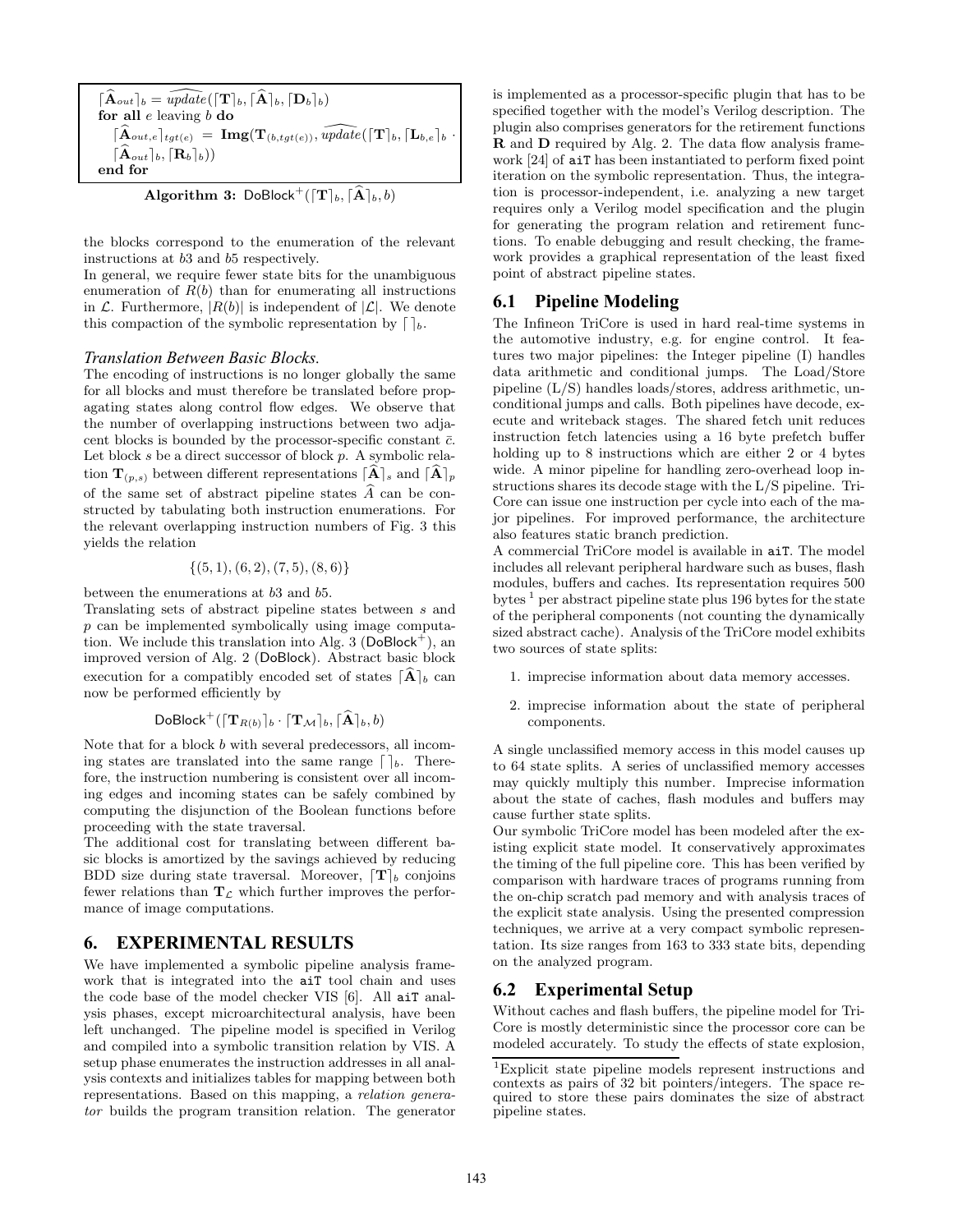|            | $\mathcal{L}$ l | sym bits | $sym+ bits$ |
|------------|-----------------|----------|-------------|
| dhry $2.1$ | 3361            | 12       |             |
| edn        | 69462           | 17       |             |
| task A     | 3214            | 12       |             |
| task B     | 28606           | 15       |             |
| task C     | 1035            |          |             |

Figure 4: Program sizes.

| dhry $2.1$    | 7    | 15   | 31   | 63    | 127                                |
|---------------|------|------|------|-------|------------------------------------|
| explicit      | 3    | 19   | 160  | 1286  | 9524                               |
| sym stat      | 815  | 1379 | 2609 | 5373  | 7748                               |
| sym dyn       | 329  | 580  | 774  | 2256  | 4090                               |
| $sym^+$ stat  | 455  | 796  | 1466 | 2869  | 4632                               |
| $sym^{+}$ dyn | 256  | 522  | 926  | 1849  | 2788                               |
| edn           | 7    | 15   | 31   | 63    | 127                                |
| explicit      | 75   | 480  | 3666 | 40266 | 48h<br>$\scriptscriptstyle\diagup$ |
| $sym^{+}$ dyn | 2169 | 4033 | 7965 | 15245 | 19561                              |

Figure 5: Analysis times in secs.

we introduce additional state splits by losing precision on the latencies of instruction fetches. This forces the analysis to explore the different possible prefetch buffer states and interleavings of instructions in the pipeline. The resulting behavior of the analysis corresponds closely to the analysis behavior in cases of unknown data memory accesses or cache misses. The commercial TriCore model has been modified accordingly, i.e. the behavior of both models is identical. This setup allows us to study state explosion of pipeline states in isolation, without dealing with the additional complexity of cache and bus models. Further, it gives us some control over the amount of state splits performed by the analysis. We use it to investigate how both implementations scale up in cases of state explosion.

#### *Benchmark Programs.*

We compare the performance of the explicit- and symbolicstate implementations by analyzing the following programs:

- dhry 2.1 is the Dhrystone [37] integer CPU performance benchmark.
- edn comprises DSP algorithms [12] like filters, matrix multiplication and FFT.
- EC is a closed source automotive software for engine control, one of the main application areas for TriCore. We analyze its 3 major tasks which we call A, B and C.

Fig. 4 lists size information for all of the described programs. The first column gives the number of instructions in all analysis contexts, i.e. after virtual inlining and loop unrolling. The edn benchmark is analyzed with full virtual inlining and unrolling, hence the large number of instructions. The second column lists the number of bits required for global enumeration of all instructions including padding addresses. The last column gives the same information for the optimized implementation of Sec. 5.1.

#### **6.3 Performance Comparison**

Fig. 5 and 6 show a comparison of the analysis runtimes for the different implementations running on an Intel Core

| task A       | 7    | 15    | 31    | 63    | 127             |
|--------------|------|-------|-------|-------|-----------------|
| explicit     | 7    | 56    | 432   | 3450  | > 5h            |
| sym stat     | 2352 | 4706  | 9425  | 19296 | $> 5 \; \rm{h}$ |
| sym dyn      | 1131 | 1879  | 2368  | 4502  | $> 5 \; \rm{h}$ |
| $sym^+$ stat | 1296 | 2480  | 4879  | 9748  | 16069           |
| $sym^+$ dyn  | 675  | 1174  | 2851  | 3848  | 5905            |
| task B       | 7    | 15    | 31    | 63    | 127             |
| explicit     | 64   | 459   | 3336  | 26090 | $>48$ h         |
| $sym^+$ dyn  | 9529 | 14947 | 28141 | 56122 | 101658          |
| task C       | 7    | 15    | 31    | 63    | 127             |
| explicit     | 1    | 9     | 72    | 549   | 4198            |
| sym stat     | 230  | 383   | 685   | 1564  | 2034            |
| sym dyn      | 146  | 179   | 277   | 374   | 692             |
| $sym^+$ stat | 328  | 515   | 1155  | 2367  | 3967            |
| $sym^+$ dyn  | 227  | 506   | 649   | 1205  | 1860            |

Figure 6: Analysis times for EC in secs.

2 Duo at 2.66 GHz. The first row of each table shows the runtimes for the explicit-state implementation whereas the following rows list the results for its symbolic-state counterpart in the following configurations:

- sym symbolic implementation of Sec. 4.3.
- $sym<sup>+</sup>$  optimized symbolic implementation of Sec. 5.1.
- stat initial static variable order of VIS [6].
- dyn dynamic variable reordering by converging window permutation [16, 18].

Each program is analyzed with an increasing number of possible instruction fetch latencies starting from 7 up to 127. Thus, the average number of concurrently analyzed states grows exponentially from left to right. At the same time, the summarized maximum latencies on every path through the program grow by a factor of 2. The reported analysis times are in seconds and include all setup costs. The analysis times of the explicit-state implementation reflect the exponential growth in the number of states whereas the runtimes of the symbolic-state implementation only grow linearly. The explicit-state implementation is significantly faster if the number of states is small. However, the symbolic-state implementation catches up if the average number of states exceeds a certain threshold which appears to be independent of the analyzed program. The best symbolic-state analysis typically reaches the same order of magnitude as the explicit-state analysis at 63 splits per fetch and outperforms it at 127 splits per fetch.

We would like to point out that the considered numbers of state splits are within the typical range for pipeline models of medium complexity. E.g. the commercial TriCore model performs at most 64 splits per unclassified memory access. For more complex architectures, such as the Motorola PowerPC family of processors, the maximum number of state splits per unclassified memory access can be as high as 1000. For such architectures, the presented approach can be expected to enable significant performance improvements in cases of state explosion.

A comparison of the different configurations of the symbolicstate implementation shows that the optimized implementation of Sec. 5.1 is clearly superior to the global enumeration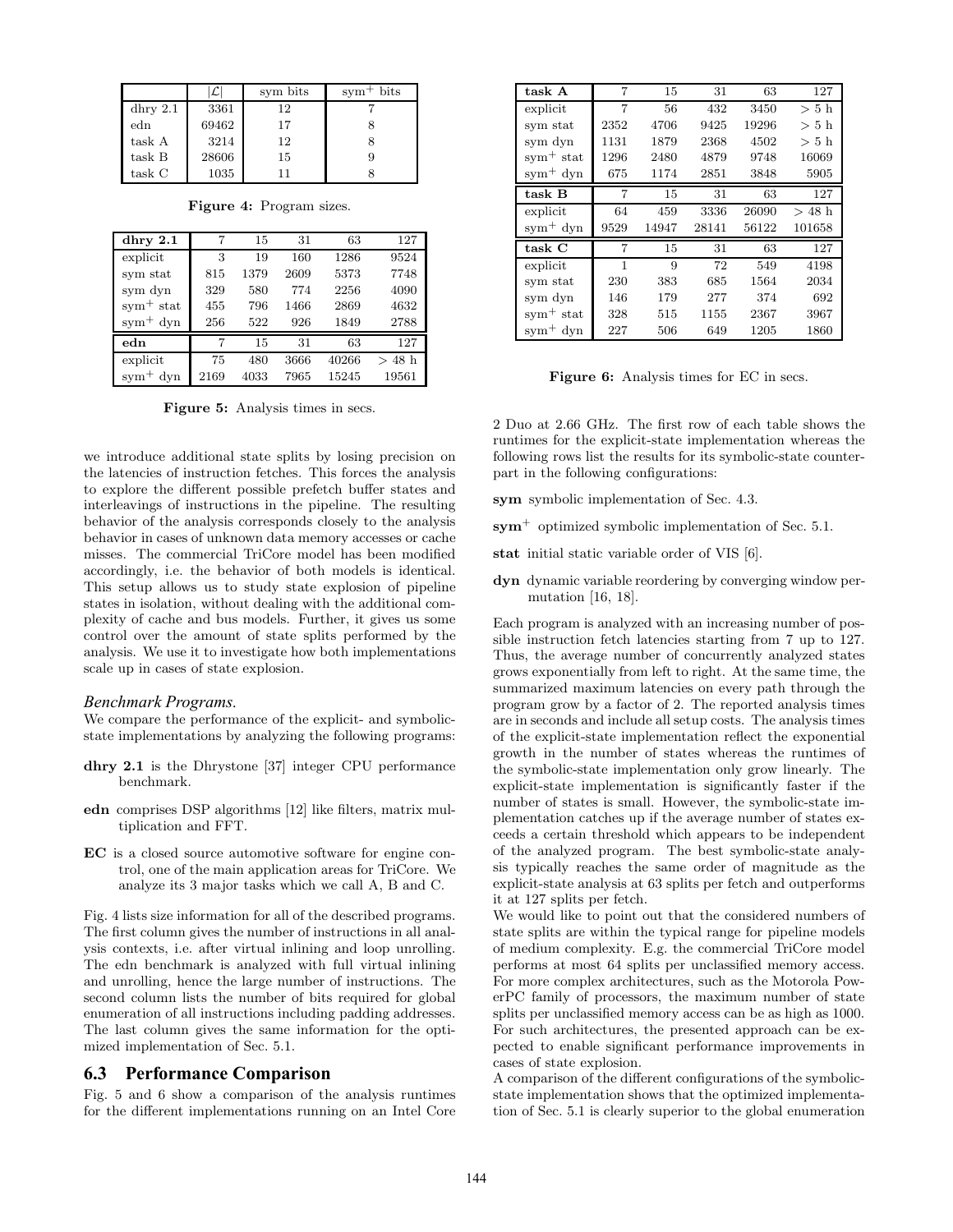approach of Sec. 4.3 except for very small programs as EC task C. Moreover, for large programs as EC task B and edn, the global enumeration becomes practically infeasible. We therefore show only the results for explicit and sym<sup>+</sup> for  $EC$ task B and edn.

The results also show that the initial static BDD variable ordering chosen by VIS is suboptimal for our application. We get better results using dynamic reordering. Reordering was invoked between 5 and 30 times per analysis. In most cases, analyses using global instruction enumeration performed about twice the number of reordering steps compared to the optimized configuration sym<sup>+</sup>. The selected reordering algorithm, using window permutation [16, 18], was chosen for its speed and consistently good results. However, VIS implements a large number of reordering algorithms that we did not explore exhaustively. It is likely that other advanced reordering algorithms such as sifting [29] will yield similar results.

# **7. CONCLUSION**

We have presented a tight integration of a symbolic stateexploration engine into a static WCET analysis tool. The approach combines the advantages of static program analysis, in particular the possibility to decompose a very hard analysis problem (WCET computation) into several simpler subproblems (value, cache, pipeline, and path analysis), with the strengths of symbolic state traversal. The use of symbolic methods significantly improves the scalability of the pipeline analysis while maintaining soundness. Combining an abstract-interpretation-based static analysis with a symbolic state-exploration engine is not an easy task. We described some of the difficulties that had to be solved on the way. Let us summarize our major contributions:

- 1. We describe a *novel* and *efficient* integration of a symbolic state traversal engine into an abstract interpretation based static analysis framework. Model size is kept relatively small since arithmetic is handled by the value analysis. Further, no cycle counter is required within the symbolic representation.
- 2. The integration comprises a *generic* solution for the interaction between a symbolic domain and other static analyses. The interaction is based on an explicit program representation as a control flow graph and supports advanced context-sensitive analysis. This enables interprocedural analysis and the precise analysis of loops.
- 3. We present a solution to scale the symbolic analysis to *realistic* program sizes. State traversal costs only depend on the size of the pipeline model, not on the program size or the number of analysis contexts.
- 4. We give experimental *evidence* showing that symbolic state traversal for pipeline analysis is feasible in practice. Since BDD representations are sensitive to the size of the employed models, it is crucial that we are able to keep the size of realistic pipeline models within acceptable limits. Further, our experimental data indicate that the built-in automatic variable reordering heuristics of a state-of-the-art model checker work well for our application.

The reported results confirm that the approach is suitable to alleviate the state explosion problem and demonstrate that the approach scales to industrial programs thanks to several optimizations. The symbolic computation of single cycle updates is relatively expensive for small sets of FSM states. Explicit-state implementations are therefore better suited for analyses where state explosion does not occur. Future research should consider a hybrid approach that admits switching between explicit-state and symbolic-state representations. Another direction for future research is to consider more complex architectures, e.g. Motorola PowerPC 755 [35]. Finally, integration of cache analyses remains future work.

#### *Acknowledgements.*

We would like to thank the anonymous reviewers for their comments. We thank Daniel Kästner and Reinhard Wilhelm for proof-reading preliminary versions of this paper. The second author is supported by the Deutsche Forschungsgemeinschaft as part of the Transregional Collaborative Research Center SFB/TR 14 AVACS.

### **8. REFERENCES**

- [1] AbsInt. aiT WCET Analyzers. http://www.absint.com/ait, 2000.
- [2] C. Berg. PLRU cache domino effects. In *6th Intl. Workshop on Worst-Case Execution Time (WCET) Analysis*. Schloss Dagstuhl, Germany, 2006.
- [3] M. Berndl, O. Lhoták, F. Qian, L. J. Hendren, and N. Umanee. Points-to analysis using BDDs. In *PLDI*, pages 103–114, 2003.
- [4] A. Betts, G. Bernat, R. Kirner, P. Puschner, and I. Wenzel. WCET Coverage for Pipelines. Technical report, 2006.
- [5] D. Beyer, T. A. Henzinger, R. Jhala, and R. Majumdar. The software model checker Blast. *STTT*, 9(5-6):505–525, 2007.
- [6] R. K. Brayton, G. D. Hachtel, A. L. Sangiovanni-Vincentelli, F. Somenzi, A. Aziz, S.-T. Cheng, S. A. Edwards, S. P. Khatri, Y. Kukimoto, A. Pardo, S. Qadeer, R. K. Ranjan, S. Sarwary, T. R. Shiple, G. Swamy, and T. Villa. VIS: A System for Verification and Synthesis. In *CAV*, pages 428–432, 1996.
- [7] R. Bryant. Graph based algorithms for boolean function manipulation. In *IEEE Transactions on Computers*, 1986.
- [8] J. Burch, E. Clarke, K. McMillan, D. Dill, and J. Hwang. Symbolic model checking:  $10^{20}$  states and beyond. IEEE Comp. Soc. Press, 1990.
- [9] S.-T. Cheng. Compiling Verilog into Automata. Technical report, Electronics Research Lab, Univ. of California, Berkeley, CA 94720, 1994.
- [10] E. M. Clarke, O. Grumberg, H. Hiraishi, S. Jha, D. E. Long, K. L. McMillan, and L. A. Ness. Verification of the Futurebus+ Cache Coherence Protocol. In *CHDL*, pages 15–30, 1993.
- [11] P. Cousot and R. Cousot. Abstract interpretation: a unified lattice model for static analysis of programs by construction or approximation of fixpoints. In *Conference Record of the Fourth Annual ACM SIGPLAN-SIGACT Symposium on Principles of*